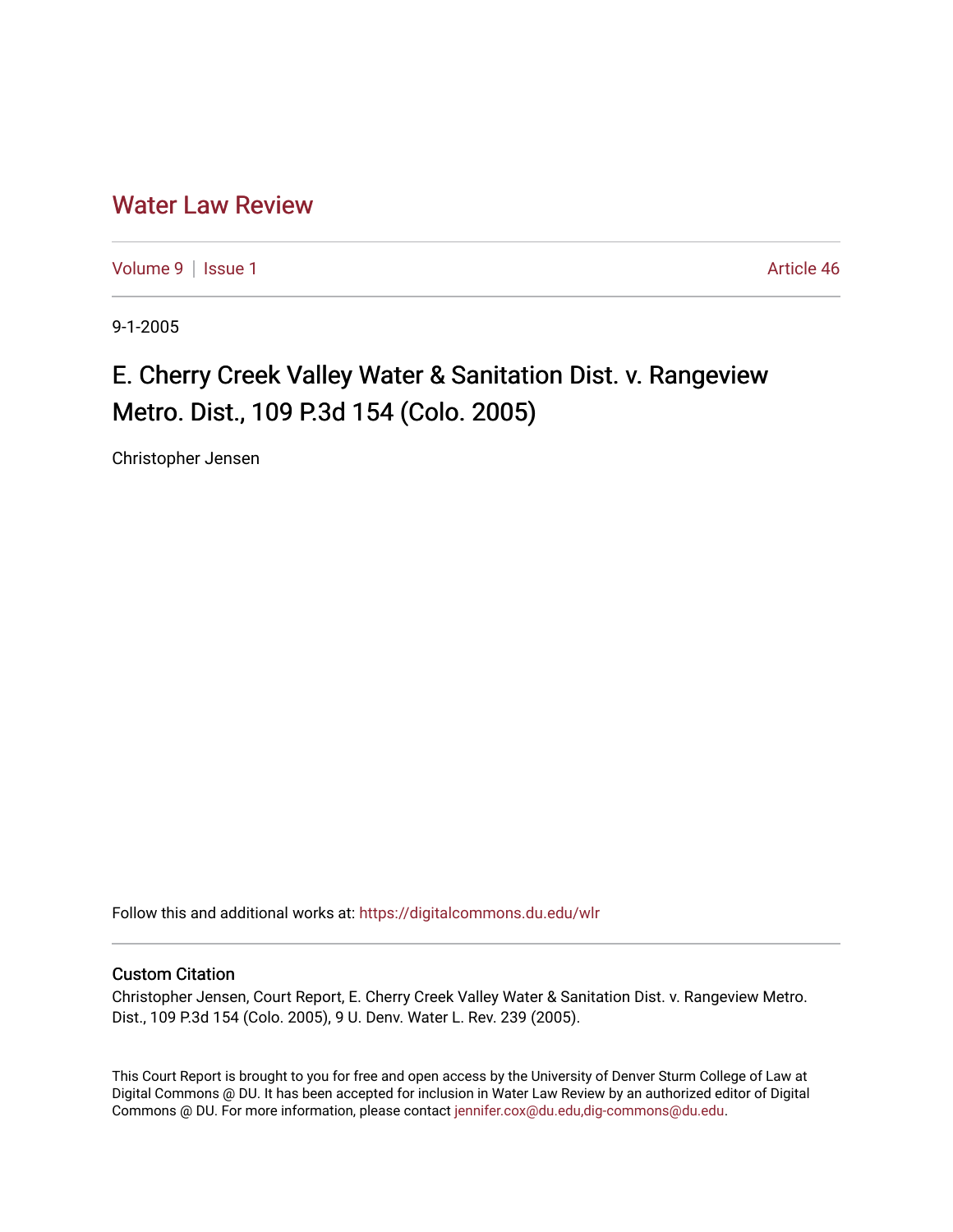*COURT REPORTS*

**E. Cherry Creek Valley Water & Sanitation Dist. v. Rangeview Metro. Dist., 109 P.3d 154 (Colo. 2005)** (holding that the anti-speculation doctrine requiring demonstration of non-speculative, beneficial use does not apply to nontributary groundwater, and thus affirming a Water Court decree modifying nontributary groundwater rights).

In June 1985, the Colorado District Court, Water Division 1 ("Water Court") issued a decree creating a vested right in the Colorado State Land Board ("Board") and its lessee to appropriate up to 85% of the available nontributary groundwater underlying its lands at the former Lowry Range. The 1985 decree granted the Board the right to develop 85% of the nontributary groundwater, and placed volumetric and annual appropriation restrictions on each of the wells planned to develop the right. In September 2002, the Board and Rangeview Metropolitan District ("Rangeview"), successor in interest to the Board's previous lessee, resurrected an earlier Application for Change of Water Right, which sought relief from the 1985 Decree's restrictions and the right to construct additional wells to develop the decreed water right. East Cherry Creek and the state and division engineers ("Engineers") opposed the application on two grounds. First, East Cherry Creek argued the requested changes would injure its existing water rights. Second, East Cherry Creek and the Engineers argued that amending the 1985 Decree as requested would entitle Rangeview to withdraw additional water, thus expanding its existing right, without demonstrating a non-speculative, beneficial use for the water. The Water Court rejected both claims, and decreed a right to the full amount of available water to Rangeview, subject only to existing statutory and groundwater rules. East Cherry Creek appealed to the Colorado Supreme Court, maintaining only its challenge to Rangeview's right to develop additional groundwater without being required to show a non-speculative, beneficial use.

The Colorado Supreme Court first established the nature and intent of Colorado law governing the establishment of nontributary groundwater rights. The court noted that an overlying landowner may establish a vested right to use nontributary groundwater either by constructing a well in accordance with a permit from the state engineer or by adjudication. A decreed right to nontributary groundwater does not imply an obligation on the right-holder to construct a well or withdraw and use the decreed water within any specified timeframe. The court stressed the legislature's intent to enable adjudication of future uses without requiring current development, as well as the legislature's reserved right to impose beneficial use restrictions on such rights in the future.

Next, the court discussed why the anti-speculation doctrine does not apply to nontributary groundwater. In *Colorado Ground Water Commission v. North Kiowa-Bijou Groundwater Management Disrict,* the court